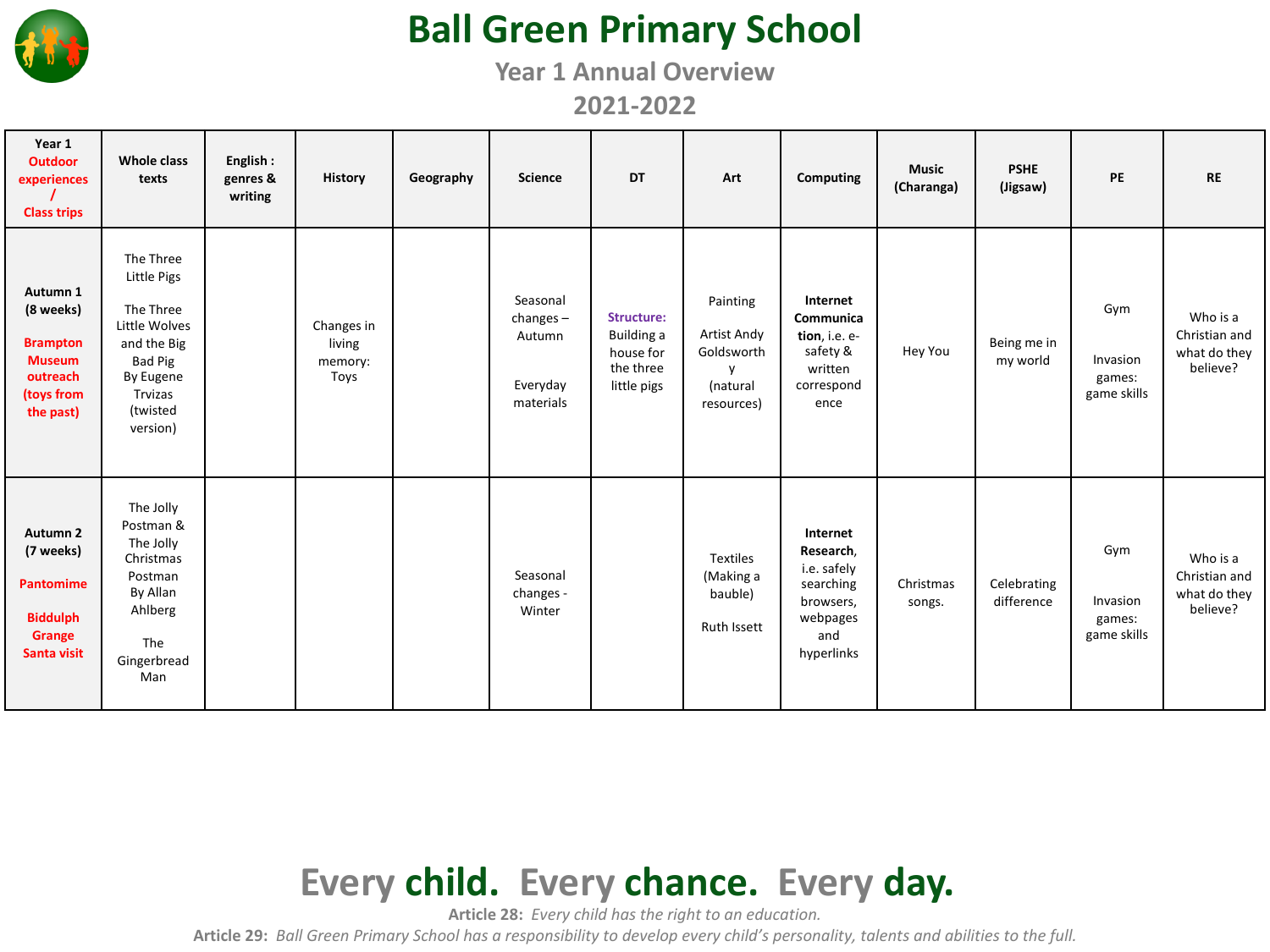

# **Ball Green Primary School**

**Year 1 Annual Overview**

**2021-2022**

| Year 1<br><b>Outdoor</b><br>experiences/<br><b>Class trips</b>                                       | Whole class<br>texts                                                                                                                                 | English:<br>genres &<br>writing | <b>History</b>                                                                                                 | Geography                                                                                              | <b>Science</b>                              | <b>DT</b>                                                                         | Art                                                  | Computing                                                                                                                                                     | <b>Music</b><br>(Charanga)          | <b>PSHE</b><br>(Jigsaw) | <b>PE</b>                          | <b>RE</b>                                                                            |
|------------------------------------------------------------------------------------------------------|------------------------------------------------------------------------------------------------------------------------------------------------------|---------------------------------|----------------------------------------------------------------------------------------------------------------|--------------------------------------------------------------------------------------------------------|---------------------------------------------|-----------------------------------------------------------------------------------|------------------------------------------------------|---------------------------------------------------------------------------------------------------------------------------------------------------------------|-------------------------------------|-------------------------|------------------------------------|--------------------------------------------------------------------------------------|
| Spring 1<br>(7 weeks)<br><b>Emma</b><br><b>Bridgewate</b><br>r factory<br>Local<br>fieldwork<br>walk | <b>Picture</b><br>book:<br>Hansel and<br>Gretel<br>By Anthony<br><b>Browne</b><br>Hansel and<br>Gretel By<br>Bethan<br>Woollvin<br>(Twisted<br>tale) |                                 | Significant<br>local<br>person/<br>event:<br>Pottery<br>industry -<br>Clarice Cliff<br>and Emma<br>Bridgewater | Skills and<br>fieldwork:<br>aerial<br>photographs<br>; local maps<br>Hansel and<br>Gretel's<br>journey |                                             |                                                                                   | Printing<br>Emma<br>Bridgewater<br>Hannah<br>Rampley | Internet<br>Communication<br>, i.e. e-<br>safety,<br>written<br>correspondenc<br>e and email;<br>Algorithms,<br>i.e.<br>instructions<br>to control<br>devices | Imagination<br>(Glockenspiels)      | Dreams and<br>goals     | Dance<br>Net & wall<br>game skills | How and<br>why do we<br>celebrate<br>special and<br>sacred<br>times?<br>Unit of work |
| Spring 2<br>(6 weeks)                                                                                | The<br>Disgusting<br>Sandwich<br>By Gareth<br>Edwards                                                                                                |                                 |                                                                                                                | Skills and<br>fieldwork:<br>school<br>grounds<br>human and<br>physical<br>features<br>study<br>maps    | Seasonal<br>changes $-$<br>Spring<br>Plants | Food &<br><b>Nutrition:</b><br>Fruit and<br>veg<br>Healthy<br>salad &<br>sandwich |                                                      | Software,<br>i.e. digital<br>camera,<br>video &<br>sound<br>recorder<br>Algorithms,<br>i.e. solve<br>problems<br>using<br>instructions                        | I am in the<br>groove.<br>(Compose) | Healthy me              | Dance<br>Net & wall<br>skills      | Who is a<br>Muslim and<br>what do they<br>believe?<br>Unit of<br>works:              |

# **Every child. Every chance. Every day.**

**Article 28:** *Every child has the right to an education.*

**Article 29:** *Ball Green Primary School has a responsibility to develop every child's personality, talents and abilities to the full.*